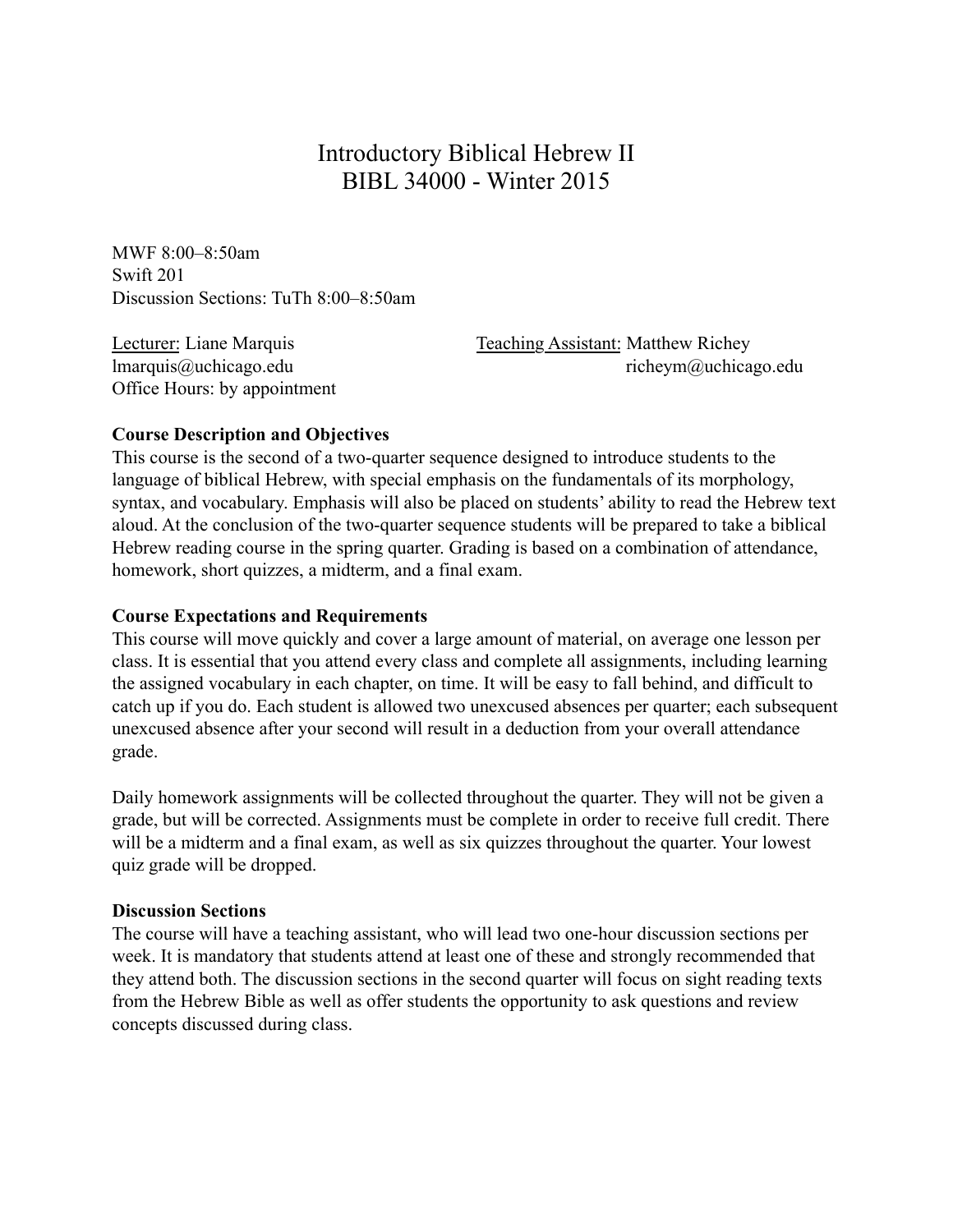#### **Required texts**

Thomas O. Lambdin, *[Introduction to Biblical Hebrew](http://www.amazon.com/Introduction-Biblical-Hebrew-Thomas-Lambdin/dp/0232513694/ref=sr_1_1?ie=UTF8&qid=1440700629&sr=8-1&keywords=lambdin+biblical+hebrew) [Biblia Hebraica Stuttgartensia](http://www.amazon.com/Biblia-Hebraica-Stuttgartensia-Hebrew-Elliger/dp/1598561634/ref=sr_1_2?ie=UTF8&qid=1440700645&sr=8-2&keywords=bhs)* (BHS) *[Brown-Driver-Briggs Hebrew and English Lexicon](http://www.amazon.com/Brown-Driver-Briggs-Hebrew-English-Lexicon/dp/1565632060/ref=sr_1_1?ie=UTF8&qid=1440700663&sr=8-1&keywords=bdb)* (BDB)

#### **Assignments and Handouts**

Assignments and Handouts will be made available in a [shared Google Drive folder](https://c4d2d1208f640a525c804e50abb0921f35dc1c9c.googledrive.com/host/0ByPNpqjZD_-gUDFBVmk4NzFZXzA/). Printed copies will also be distributed in class. I will send an invitation via email to join the dropbox folder during the first week of class.

#### **Recommendations**

- **•** Read the lesson prior to the class in which it is discussed.
- Allow for at least three hours of preparation and review time for each hour of class time. More time may be needed to prepare for exams.
- Make flashcards (either paper or digital) for the vocabulary at the end of each chapter. Keep on top of your vocabulary! Good digital flashcard apps: Anki, MentalCase
- Write out paradigms multiple times, either on paper or on a white board in the library. There are also paradigm review websites and apps that will create custom quizzes for you: Paradigmatic, Paradigms Master Pro.
- Read exercises and assignments aloud to yourself. Avoid silent reading or recognition by sight. Hearing the language will make memorizing the paradigms easier.
- Work together on assignments and preparing for exams. Ask questions of other students, explain concepts to each other.
- Consult other grammars if Lambdin's explanation doesn't make sense. Every grammar explains things a bit differently. Some good grammars: Hackett, *[A Basic Introduction to](http://www.amazon.com/Basic-Introduction-Biblical-Hebrew-CDROM/dp/159856028X/ref=sr_1_1?ie=UTF8&qid=1440700170&sr=8-1&keywords=hackett+biblical+hebrew)  [Biblical Hebrew;](http://www.amazon.com/Basic-Introduction-Biblical-Hebrew-CDROM/dp/159856028X/ref=sr_1_1?ie=UTF8&qid=1440700170&sr=8-1&keywords=hackett+biblical+hebrew)* Seow*[, A Grammar for Biblical Hebrew](http://www.amazon.com/Grammar-Biblical-Hebrew-Revised/dp/0687157862/ref=sr_1_1?ie=UTF8&qid=1440700288&sr=8-1&keywords=seow+biblical+hebrew);* Brettler, *[Biblical Hebrew for](http://www.amazon.com/Biblical-Hebrew-Students-Modern-Israeli/dp/0300084404/ref=sr_1_sc_1?ie=UTF8&qid=1440700553&sr=8-1-spell&keywords=brettler+biblial+hebrew)  [Students of Modern Israeli Hebrew](http://www.amazon.com/Biblical-Hebrew-Students-Modern-Israeli/dp/0300084404/ref=sr_1_sc_1?ie=UTF8&qid=1440700553&sr=8-1-spell&keywords=brettler+biblial+hebrew)* (note: this book assumes your ability to read Hebrew words in some places).
- Feel free to contact the lecturer or teaching assistant with any questions!

#### **Evaluation**

| Attendance and class participation | 15%                                |
|------------------------------------|------------------------------------|
| Homework                           | 15%                                |
| Quizzes                            | 25% (5% each; lowest quiz dropped) |
| Midterm Exam                       | 20%                                |
| Final Exam                         | 25%                                |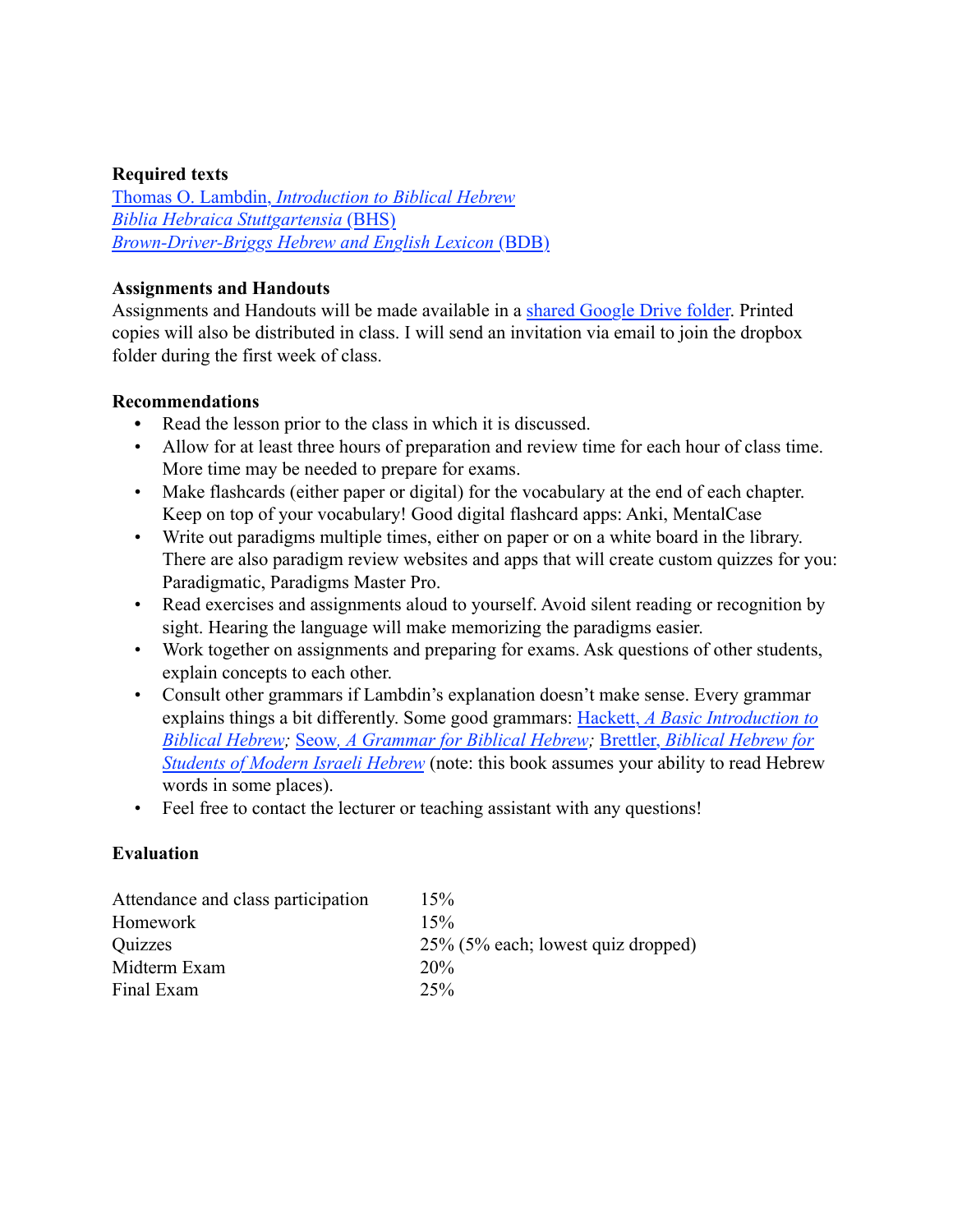## **Course Schedule**

## **Week 1**

| vveek 1    |                                                                                      |
|------------|--------------------------------------------------------------------------------------|
| Mon $1/4$  | In class material: Lesson 27<br>Homework: Assignment #27                             |
| Wed 1/6    | In class material: Lesson 28<br>Homework: Assignment #28                             |
| Fri 1/8    | In class material: Lesson 29<br>Homework: Assignment #29                             |
| Week 2     |                                                                                      |
| Mon $1/11$ | Quiz #1 on Lessons 27–29<br>In class material: Lesson 30                             |
|            | Homework: Assignment #30                                                             |
| Wed 1/13   | In class material: Lesson 31<br>Homework: Assignment #31                             |
| Fri 1/15   | In class material: Lesson 32<br>Homework: Assignment #32; study for Quiz #2          |
| Week 3     |                                                                                      |
| Mon $1/18$ | <b>NO CLASS - MLK DAY</b>                                                            |
| Wed 1/20   | Quiz #2 on Lessons 30–32<br>In class material: Lesson 33<br>Homework: Assignment #33 |
| Fri 1/22   | In class material: Lesson 34<br>Homework: Assignment #34; study for Quiz #3          |
| Week 4     |                                                                                      |
| Mon 1/25   | Quiz #3 on Lessons 33-34                                                             |
|            | In class material: Lesson 35                                                         |
|            | Homework: Assignment #35                                                             |
| Wed 1/27   | In class material: Lesson 36                                                         |
|            | Homework: Assignment #36                                                             |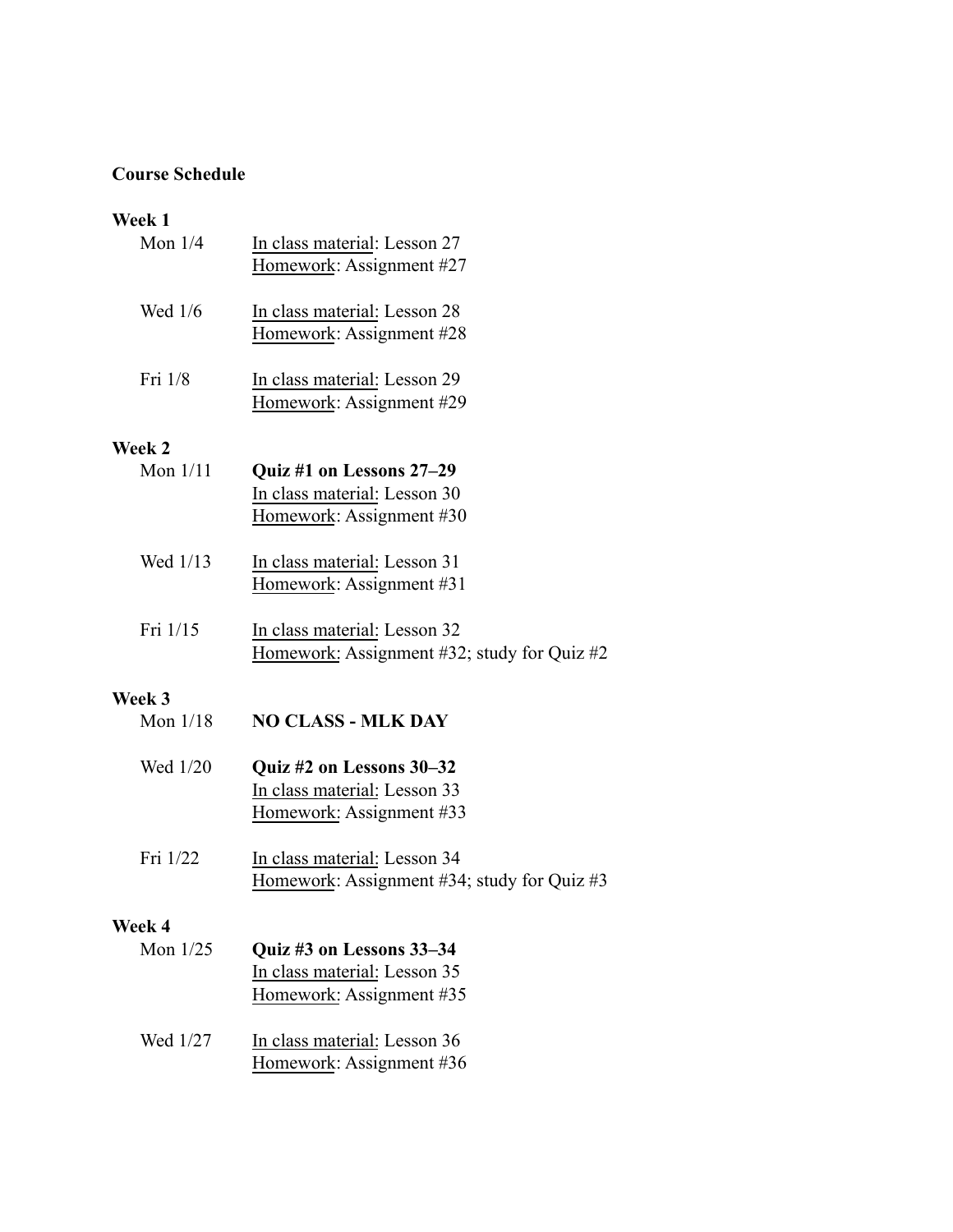| Fri 1/29   | In class material: Lesson 37 & 38<br>Homework: Assignment #37/38; study for Quiz #4             |
|------------|-------------------------------------------------------------------------------------------------|
| Week 5     |                                                                                                 |
| Mon $2/1$  | Quiz #4 on Lessons 35-38<br>In class material: Lesson 39<br>Homework: Assignment #39            |
| Wed 2/3    | In class material: Lesson 40<br>Homework: Assignment #40                                        |
| Fri 2/5    | In class material: Lesson 41<br>Homework: Assignment #41; study for midterm exam                |
| Week 6     |                                                                                                 |
| Mon $2/8$  | <b>MIDTERM EXAM</b>                                                                             |
| Wed 2/10   | In class material: Lesson 42<br>Homework: Assignment #42                                        |
| Fri 2/12   | In class material: Lesson 43 and 44<br>Homework: Assignment #43/44                              |
| Week 7     |                                                                                                 |
| Mon $2/15$ | In class material: Lesson 45 and 46<br>Homework: Assignment #45/46                              |
| Wed 2/17   | In class material: Lesson 47 and 48<br>Homework: Assignment #47/48                              |
| Fri 2/19   | In class material: Lesson 49<br>Homework: Assignment #49; study for Quiz #5                     |
| Week 8     |                                                                                                 |
| Mon 2/22   | Quiz # 5 on Lessons 42-49<br>In class material: Lesson 50 and 51<br>Homework: Assignment #50/51 |
| Wed 2/24   | In class material: Lesson 52<br>Homework: Assignment #52                                        |